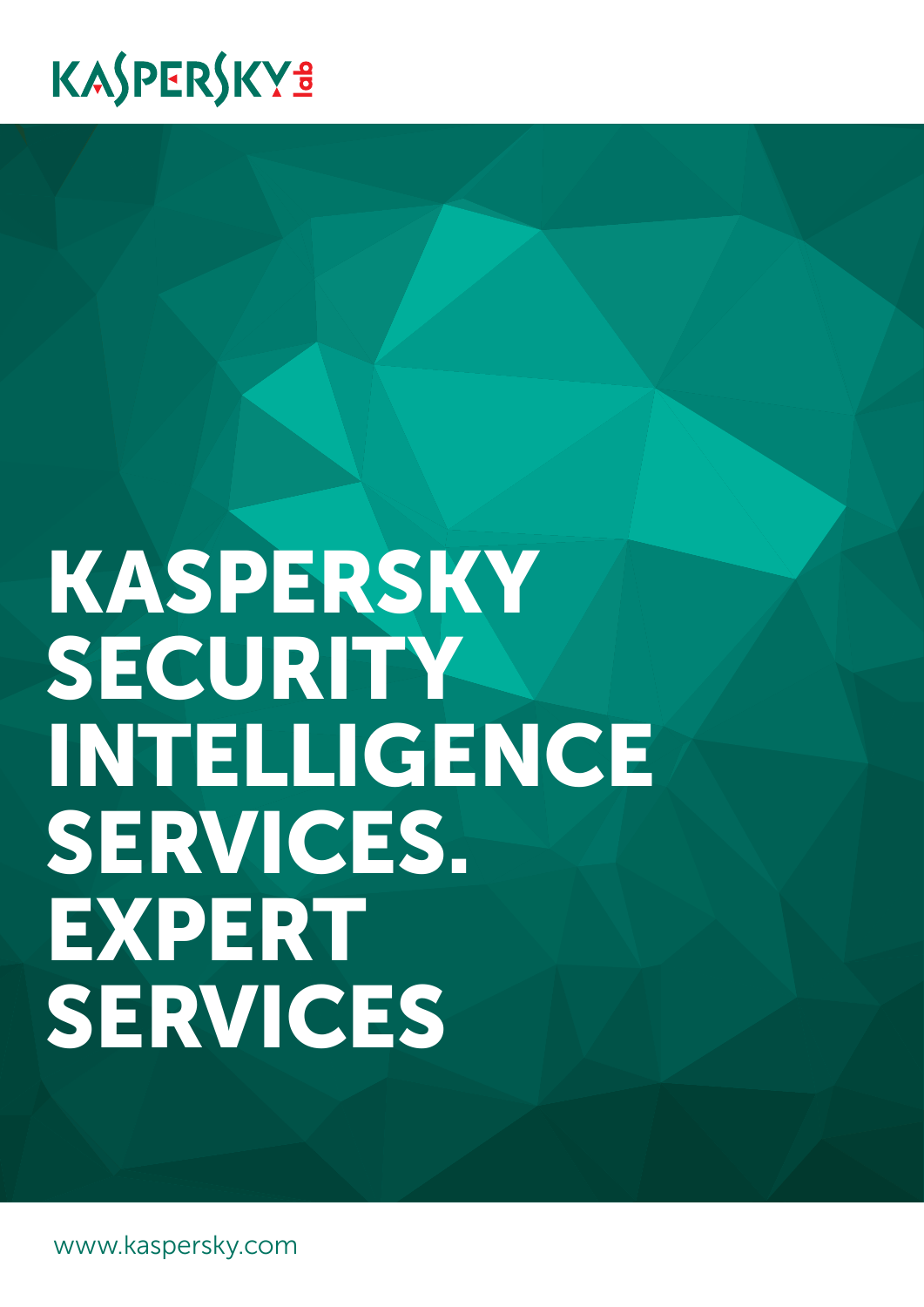### EXPERT SERVICES

Expert Services from Kaspersky Lab are exactly that – the services of our in-house experts, many of them global authorities in their own right, whose knowledge and experience is fundamental to our reputation as world leaders in security intelligence.

Because no two IT infrastructures are exactly the same, and because the most powerful cyberthreats are tailor-made to exploit the specific vulnerabilities of the individual organization, our expert services are also tailor-made. The services described on the following pages form a part of our professional toolkit – some or all of these services, in part or in full, may be applied as we work with you.

Our objective, above all, is to work with you, one on one, as your expert advisors, helping to evaluate your risk, harden your security and mitigate against future threats.

Expert services include:

- Incident Detection and Response Services
- Kaspersky Managed Protection
- Penetration Testing
- ATM/POS Security Assessment
- Telecommunication Networks Security Assessment
- Application Security Assessment Services



Incident Detection and Response Services Kaspersky Managed Protection Penetration Testing ATM/POS Security Assessment Telecommunication Networks Security Assessment

Application Security Assessment Services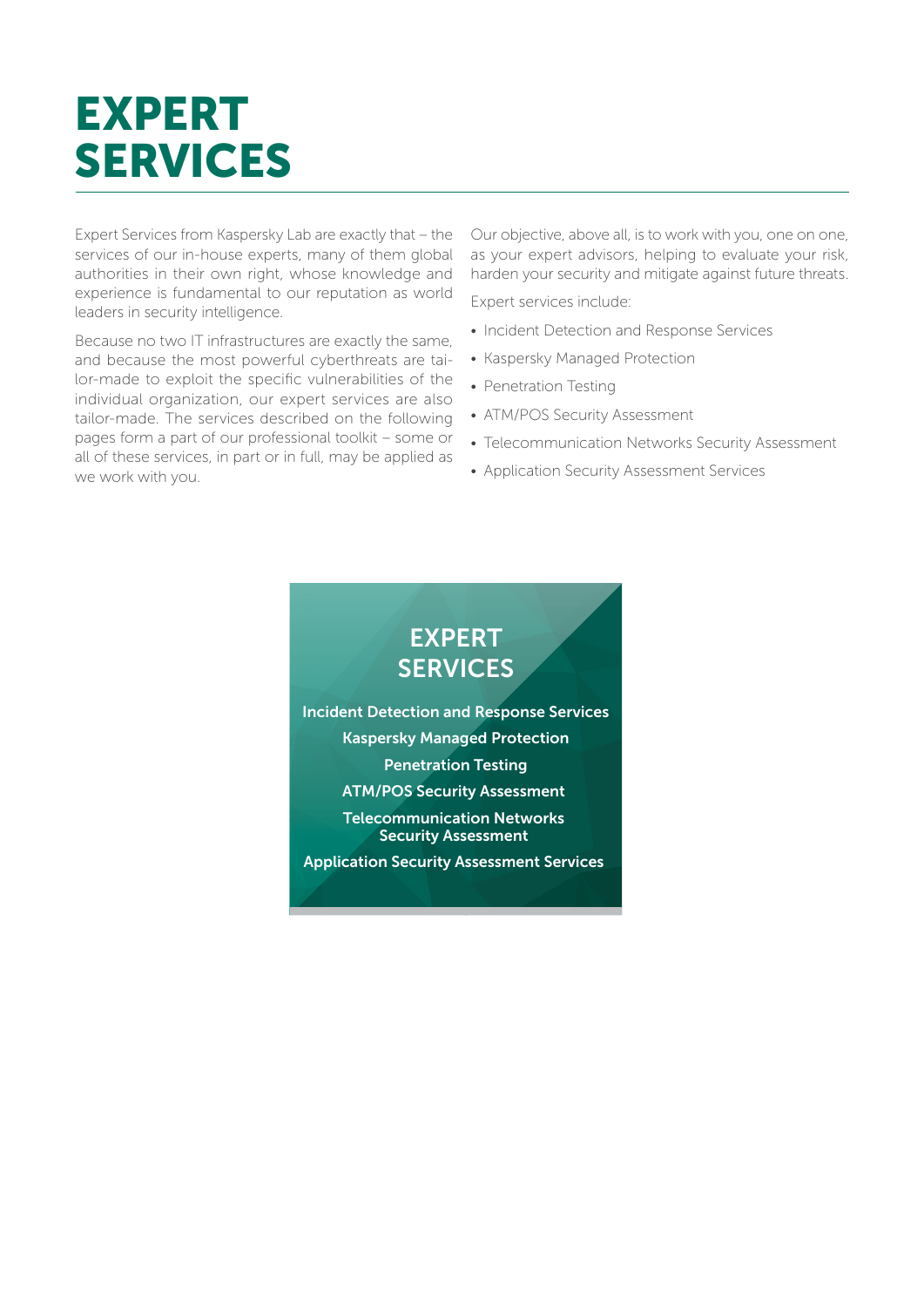### INCIDENT DETECTION AND RESPONSE SERVICES

While your IT and security specialists work hard to ensure that every network component is both secure against intruders and fully available to legitimate users, a single vulnerability can offer an open door to any cybercriminal intent on gaining control over your information systems. No one is immune: however effective your security controls, you can become a victim.

Incident Detection and Response Services are designed to discover whether you are currently under cyber-attack and why, to trace possible sources of the attack, to formulate a mitigation action plan and to help you to avoid similar attacks in future.

Kaspersky Lab's experts will work with you to resolve live security issues and understand malware behavior and its consequences, as well as providing guidance on remediation, through two services:

- ∞ Targeted Attack Discovery
- ∞ Incident Response
- ∞ Digital Forensics
- ∞ Malware Analysis

#### TARGETED ATTACK DISCOVERY

If you are concerned about attacks directed at your industry, if you have noted possible suspicious behavior in your own systems, or if your organization simply recognizes the benefits of regular preventative inspections, Kaspersky Targeted Attack Discovery services are designed to tell you:

- Whether you are currently under attack, how, and by whom
- How this attack is affecting your systems, and what you can do about it
- How best to prevent further attacks

#### HOW THE SERVICE WORKS

Our globally-recognized independent experts will reveal, identify and analyze ongoing incidents, advanced persistent threats (APTs), cybercriminal and cyber-espionage activities in your network. They will help you to uncover malicious activities, understand the possible sources of incidents, and to plan the most effective remedial actions.

We do this by:

- Analyzing threat intelligence sources to understand your organization's specific threat landscape
- Conducting in-depth scans of your IT infrastructure and data (such as log files) to uncover possible signs of compromise
- Analyzing your outgoing network connections for any suspicious activity
- Uncovering probable sources of the attack, and other potentially compromised systems

#### THE RESULTS

Our findings are delivered in a detailed report covering:

**Our overall discoveries** – confirmation of the presence or absence of compromise signs in your network

In-depth analysis – of threat intelligence data gathered and of the Indicators of Compromise (IoCs) revealed.

**Detailed descriptions** – of vulnerabilities exploited, possible attack sources, and the network components affected.

Remediation recommendations - suggested steps to mitigate consequences of the incident revealed and to protect your resources from similar attacks in future.

#### THE SERVICE IN MORE DETAIL

Kaspersky Targeted Attack Discovery includes the following activities:

Threat intelligence gathering and analysis. The goal is to obtain a snapshot in time of your attack surface – the cybercriminal and cyber-espionage threats and attacks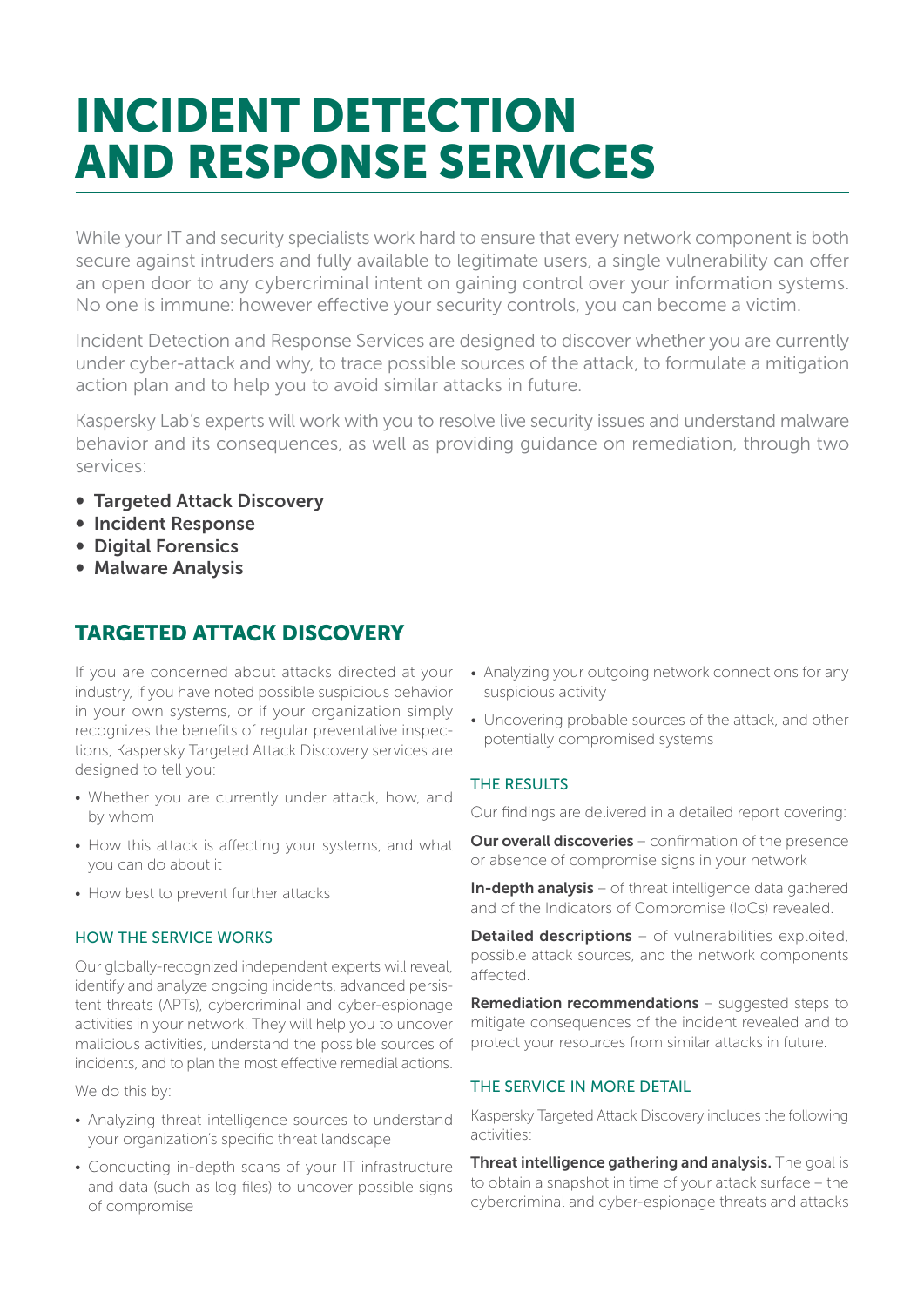potentially or actively targeting your assets. We'll be tapping into internal and external intelligence sources, including underground fraudster communities, as well as internal Kaspersky Lab monitoring systems. Analysing this intelligence allows us to identify, for example, weaknesses in your infrastructure of current interest to cybercriminals, or compromised accounts.

#### Onsite data collection and early incident response.

Alongside threat intelligence activity conducted in our own labs, Kaspersky Lab experts will be on site collecting network and system artefacts, together with any SIEM information available. We may also conduct a brief vulnerability assessment to reveal the most critical security flaws for immediate action. If an incident has already taken place, we'll be collecting evidence for investigation. At this stage, we'll provide you with our interim recommendations for short-term remediation steps.

Data analysis. The network and system artefacts collected will be analyzed back at the lab, using the Kaspersky Lab knowledge base of IoCs, C&C blacklists, sandboxing technology etc. to understand exactly what's been happening in your system. If, for example, new malware is identified at this stage, we'll give you advice

and the tools (i.e. YARA rules) to detect it right away. We'll be keeping in close touch with you throughout, working remotely with your systems if appropriate.

Report preparation. Finally, we'll prepare our formal report with targeted attack discovery results and our recommendations for further remediation activity.

#### ADDITIONAL SERVICES

You can also ask our experts to analyze the symptoms of an incident, perform deep Digital Analysis for certain systems, identify a malware binary (if any) and conduct Malware Analysis. These optional services report separately, with further remediation recommendations.

We can also, on request, deploy the Kaspersky Anti Targeted Attack (KATA) Platform onto your network, permanently or as a 'proof of concept' exercise. This platform combines the latest technologies and global analytics in order to detection and respond promptly to targeted attacks, counteracting the attack at all stages of its lifecycle in your system.

#### INCIDENT RESPONSE

It's becoming increasingly difficult to prevent information security incidents. But while it may not always be possible to halt an attack before it penetrates your security perimeter, it's absolutely in our power to limit the resultant damage and to prevent the attack from spreading.

The overall aim of Incident Response is to reduce the impact of a security breach or an attack on your IT environment. The service covers the entire incident investigation cycle, from the onsite acquisition of evidence to the identification of additional indications of compromise, preparing a remediation plan and completely eliminating the threat to your organization.

We do this by:

- Identifying compromised resources.
- Isolating the threat.
- Preventing the attack from spreading.
- Finding and gathering evidence.
- Analyzing the evidence and reconstructing the incident's chronology and logic.
- Analyzing the malware used in the attack (if any malware is found).
- Uncovering the sources of the attack and other potentially compromised systems (if possible).
- Conducting tool-aided scans of your IT infrastructure to reveal possible signs of compromise.
- Analyzing outgoing connections between your network and external resources to detect anything suspicious (such as possible command and control servers).
- Eliminating the threat.
- Recommending further remedial action you can take.

Depending on whether or not you have your own incident response team, you can ask our experts to execute the complete investigation cycle, to simply identify and isolate compromised machines and prevent dissemination of the threat, or to conduct Malware Analyses or Digital Forensics.

Kaspersky Lab's Incident Response Services are carried out by highly experienced cyber-intrusion detection analysts and investigators. The full weight of our global expertise in Digital Forensics and Malware Analysis can be brought to bear on the resolution of your security incident.

#### MALWARE ANALYSIS

Malware Analysis offers a complete understanding of the behavior and objectives of the specific malware files that are targeting your organization. Kaspersky Lab's experts carry out a thorough analysis of the malware sample you provide, creating a detailed report that includes: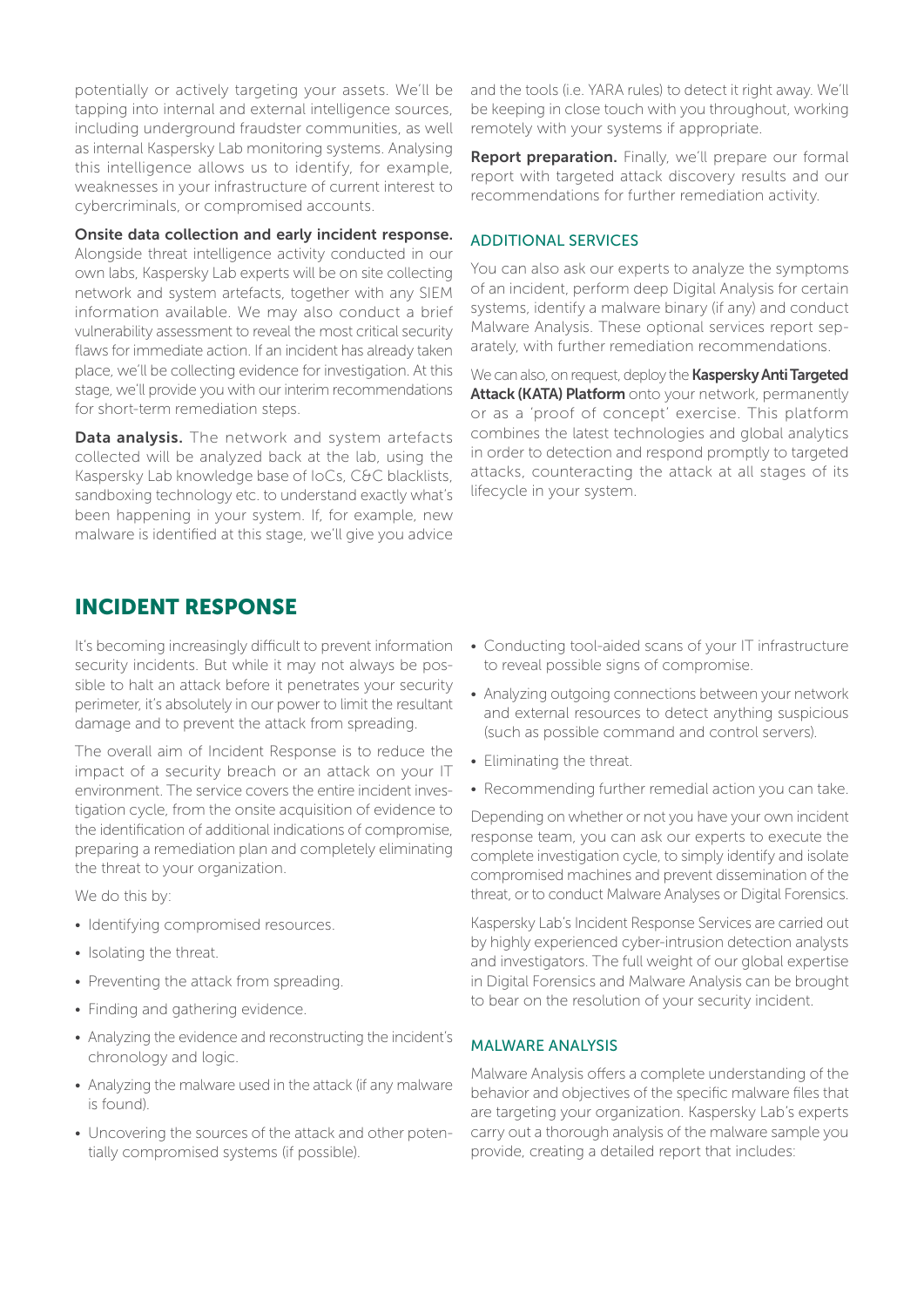- *• Sample properties*: A short description of the sample and a verdict on its malware classification.
- *• Detailed malware description*: An in-depth analysis of your malware sample's functions, threat behavior and objectives – including IOCs – arming you with the information required to neutralize its activities.
- *• Remediation scenario*: The report will suggest steps to fully secure your organization against this type of threat.

#### DIGITAL FORENSICS

Digital Forensics can include malware analysis as above, if any malware was discovered during the investigation. Kaspersky Lab experts piece together the evidence to understand exactly what's going on, including the use of HDD images, memory dumps and network traces. The result is a detailed elucidation of the incident. You as the customer initiate the process by gathering evidence and providing an outline of the incident. Kaspersky Lab experts analyze the incident symptoms, identify the malware binary (if any) and conduct the malware analysis in order to provide a detailed report including remediation steps.

#### DELIVERY OPTIONS

Kaspersky Lab's Incident Response Services are available:

- By subscription
- In response to a single incident

Both options are based on the amount of time our experts spend resolving the incident – this is negotiated with you prior signing the contract. You can specify the number of working hours you wish us to spend, or follow our experts' recommendations based on the specific incident and your individual requirements.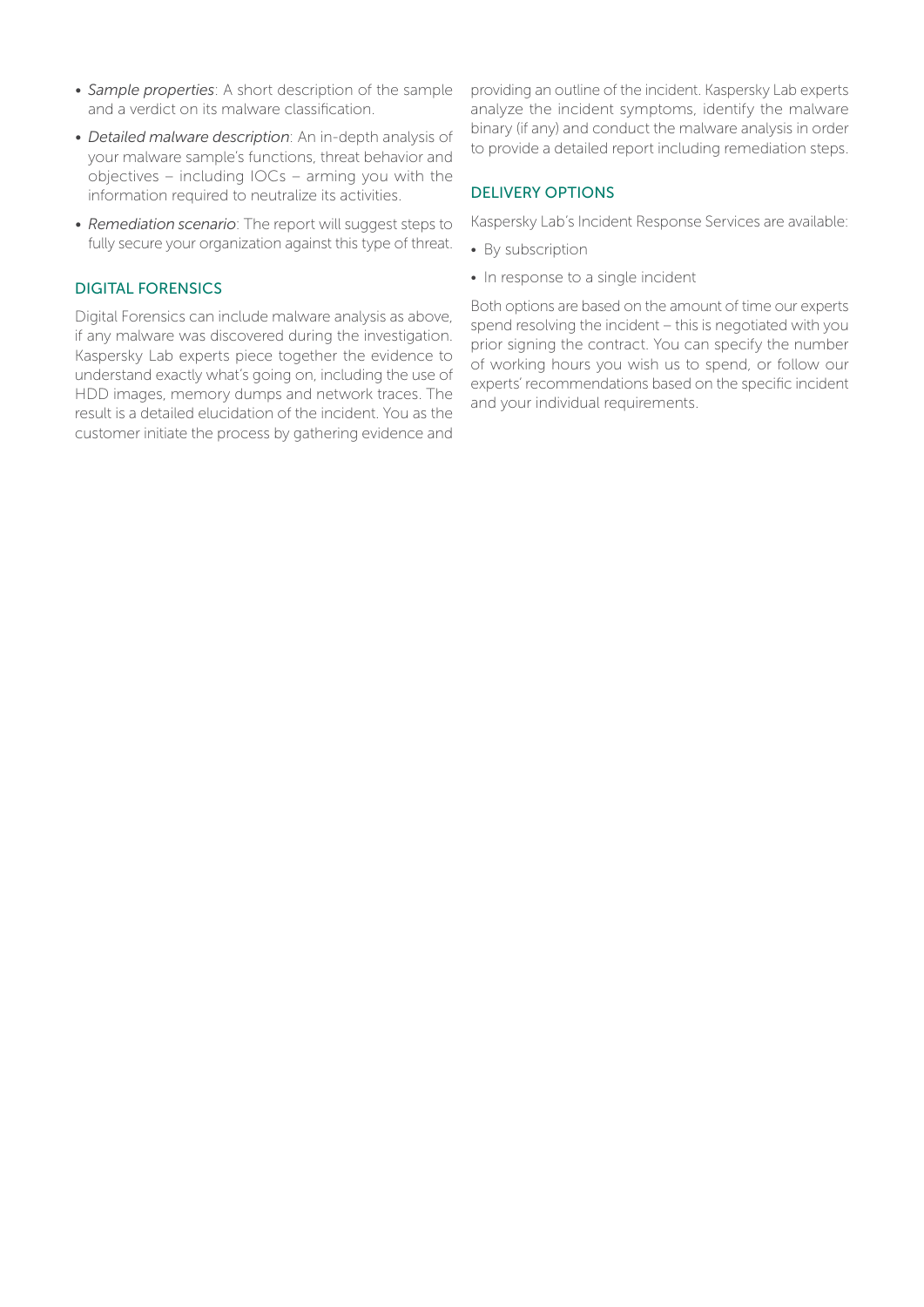### KASPERSKY MANAGED PROTECTION

The Kaspersky Managed Protection service offers Kaspersky Security for Business and Kaspersky Anti Targeted Attack Platform users a unique combination of advanced technical measures to detect and prevent targeted attacks. The service includes round-the-clock monitoring by Kaspersky Lab experts and the continuous analysis of cyberthreat data (Cyber-Threat Intelligence), ensuring real-time detection of both known and new cyber-espionage and cybercriminal campaigns targeting critical information systems.



#### SERVICE HIGHLIGHTS

- A high level of protection against targeted attacks and malware with 24x7 support from Kaspersky Lab analysts.
- Insights into attackers, their motivation, their methods and tools, and the potential damage they could inflict, supporting the development of a fully informed, effective protection strategy.
- Detection of non-malware attacks, attacks involving previously unknown tools and attacks exploiting zero-day vulnerabilities.
- Retrospective analysis of incidents and threat hunting.
- Reduction in overall security costs while simultaneously enhancing the quality of protection. This is a highly professional service offered by the world leader in cyber-attack analysis, including the analysis of the methods and technologies used by threat actors. Obtaining this level of information through an outside service is far more economical than employing narrowly focused specialists.
- Integrated approach our extensive range of integrated Kaspersky Security for Business solutions means Kaspersky Lab offers all the technologies and services needed to implement a complete cycle of protection against targeted attacks: Preparation — Detection — Investigation — Data Analysis — Automated Protection.

#### SERVICE BENEFITS

- Quickly detects incidents.
- Collects sufficient information to enable classification (into false positive or correct detection).
- Identifies how common the collected artifacts are, determining how unique the attack is.
- Initiates the process of responding to an information security incident.
- Initiates any necessary updates to antivirus databases, to block the spread of threats.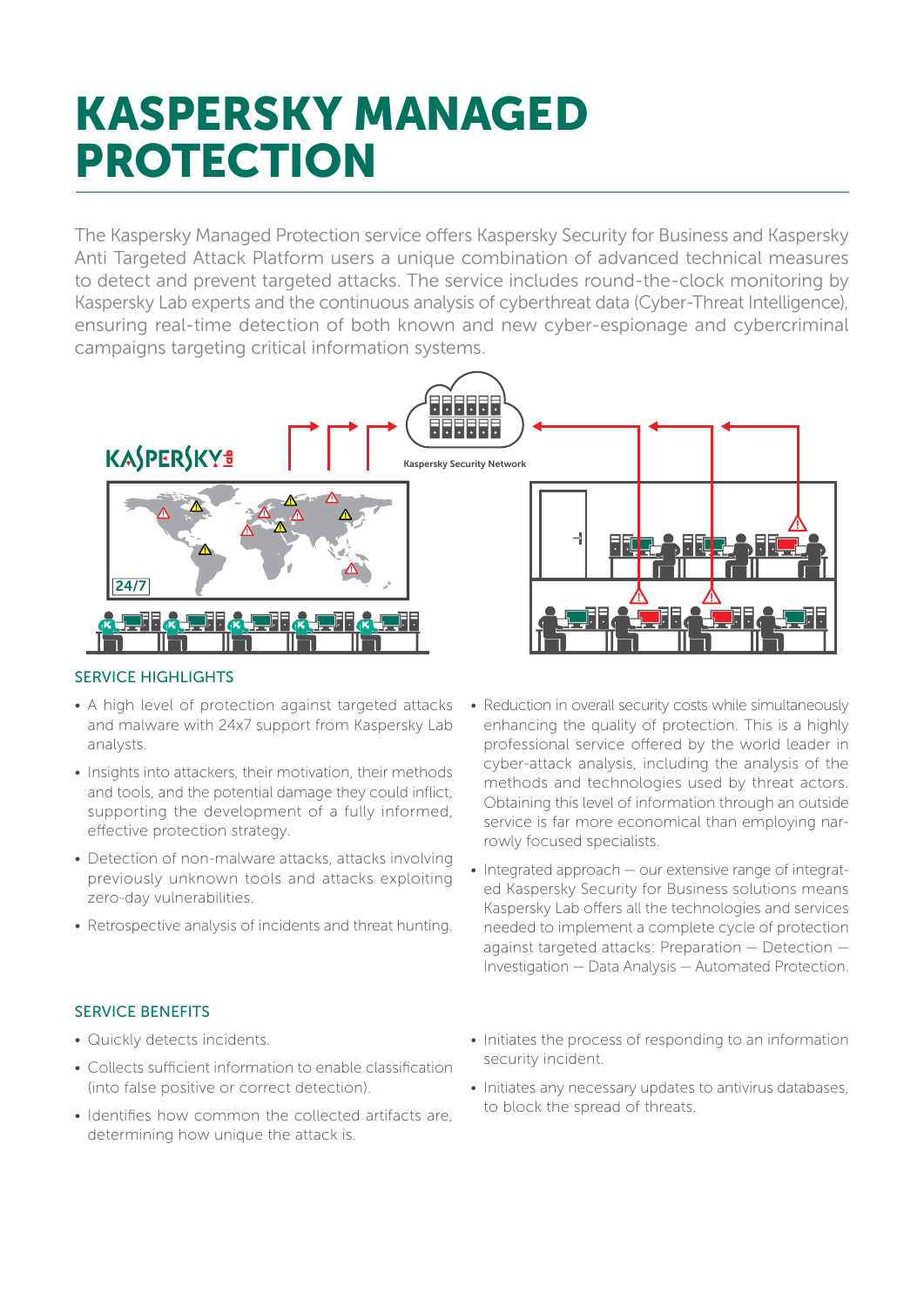### PENETRATION TESTING SERVICES

Ensuring that your IT infrastructure is fully secured against potential cyberattack is an ongoing challenge for any organization, but even more so for large enterprises with perhaps thousands of employees, hundreds of information systems, and multiple locations worldwide.

While your IT and security specialists work hard to ensure that every network component is both secure against intruders and fully available to legitimate users, a single vulnerability can offer an open door to any cybercriminal intent on gaining control over your information systems.

Penetration testing is a practical demonstration of possible attack scenarios where a malicious actor may attempt to bypass security controls in your corporate network to obtain high privileges in important systems.

Kaspersky Lab's Penetration Testing Service gives you a greater understanding of security flaws in your infrastructure, revealing vulnerabilities, analyzing the possible consequences of different forms of attack, evaluating the effectiveness of your current security measures and suggesting remedial actions and improvements.

your organization to:

- Identify the weakest points in your network, so you can make fully informed decisions about where best to focus your attention and budget in order to mitigate future risk.
- Penetration Testing from Kaspersky Lab helps you and Avoid financial, operational and reputational losses caused by cyber-attacks by preventing these attacks from ever happening through proactively detecting and fixing vulnerabilities.
	- Comply with government, industry or internal corporate standards that require this form of security assessment (for example Payment Card Industry Data Security Standard (PCI DSS)).

#### SERVICE SCOPE AND OPTIONS

Depending on your needs and your IT infrastructure, you may choose to employ any or all of these Penetration Testing Services:

- External penetration testing: Security assessment conducted through the Internet by an 'attacker' with no preliminary knowledge of your system.
- Internal penetration testing: Scenarios based on an internal attacker, such as a visitor with only physical access to your offices or a contractor with limited systems access.
- Social engineering testing: An assessment of security awareness among your personnel by emulating social engineering attacks, such as phishing, pseudo-malicious links in emails, suspicious attachments, etc.

• Wireless networks security assessment: Our experts will visit your site and analyze WiFi security controls.

You can include any part of your IT infrastructure into the scope of penetration testing, but we strongly recommend you consider the whole network or its largest segments, as test results are always more worthwhile when our experts are working under the same conditions as a potential intruder.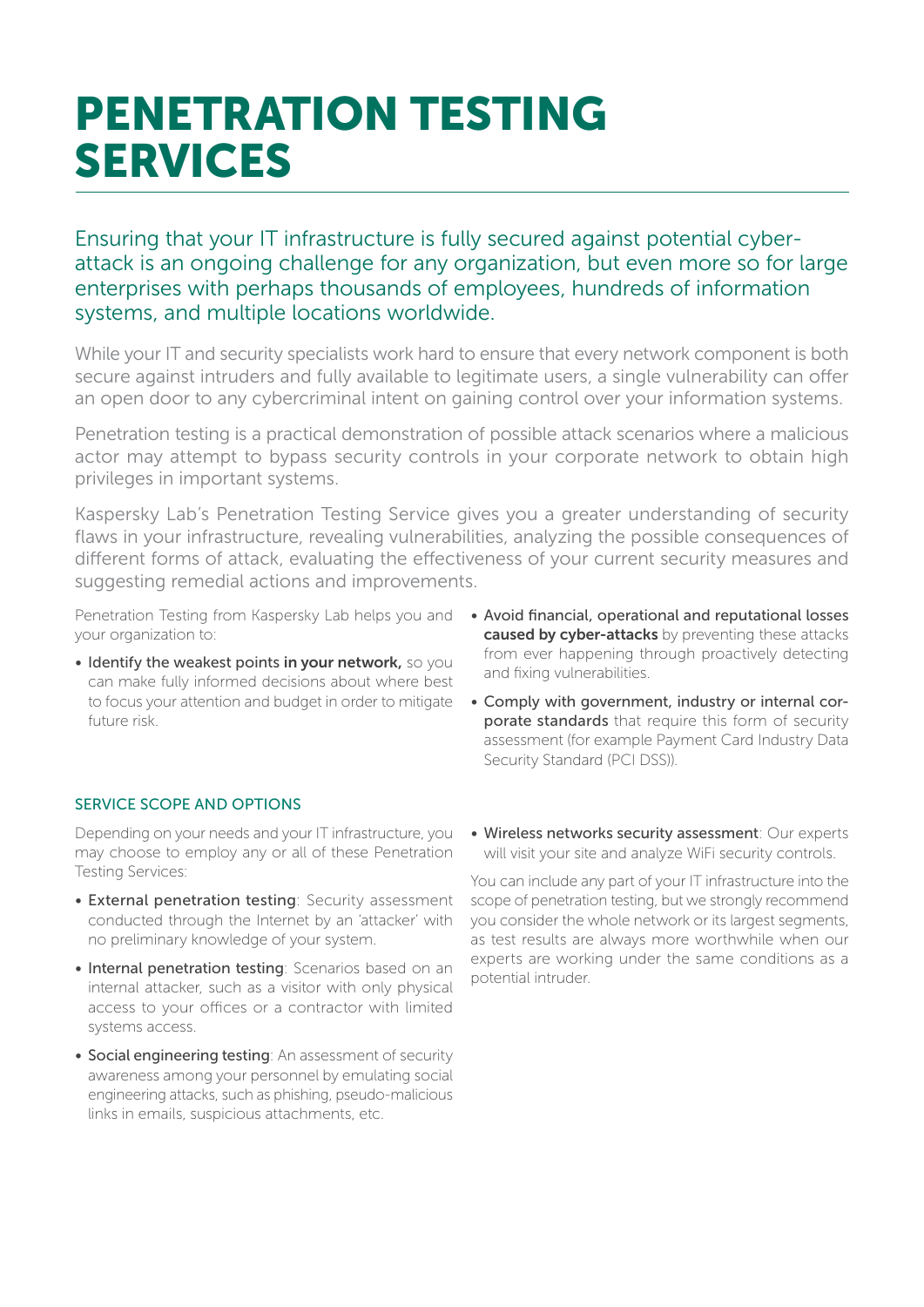#### PENETRATION TESTING RESULTS

The Penetration Testing Service is designed to reveal security shortcomings which could be exploited to gain unauthorized access to critical network components. These could include:

- Vulnerable network architecture, insufficient network protection
- Vulnerabilities leading to network traffic interception and redirection
- Insufficient authentication and authorization in different services
- Weak user credentials
- Configuration flaws, including excessive user privileges
- Vulnerabilities caused by errors in application code (code injections, path traversal, client-side vulnerabilities, etc.)
- Vulnerabilities caused by usage of outdated hardware and software versions without latest security updates
- Information disclosure

Results are given in a final report including detailed technical information on the testing process, results, vulnerabilities revealed and recommendations for remediation, as well as an executive summary outlining test results and illustrating attack vectors. Videos and presentations for your technical team or top management can also be provided if required.

#### ABOUT KASPERSKY LAB'S APPROACH TO PENETRATION TESTING

While penetration testing emulates genuine hacker attacks, these tests are tightly controlled; performed by Kaspersky Lab security experts with full regard to your systems' confidentiality, integrity and availability, and in strict adherence to international standards and best practices including:

- Penetration Testing Execution Standard (PTES)
- NIST Special Publications 800-115 Technical Guide to Information Security Testing and Assessment
- Open Source Security Testing Methodology Manual (OSSTMM)
- Information Systems Security Assessment Framework (ISSAF)
- Web Application Security Consortium (WASC) Threat Classification
- Open Web Application Security Project (OWASP) Testing Guide
- Common Vulnerability Scoring System (CVSS)

Project team members are experienced professionals with a deep, current practical knowledge of this field, acknowledged as security advisors by industry leaders including Oracle, Google, Apple, Microsoft, Facebook, PayPal, Siemens and SAP.

#### DELIVERY OPTIONS:

Depending on the type of security assessment service, your systems specifics and working practices, security assessment services can be provided remotely or onsite. Most services can be performed rremotely, and internal penetration testing can even be performed through VPN access, while some services (like wireless networks security assessment) require an onsite presence.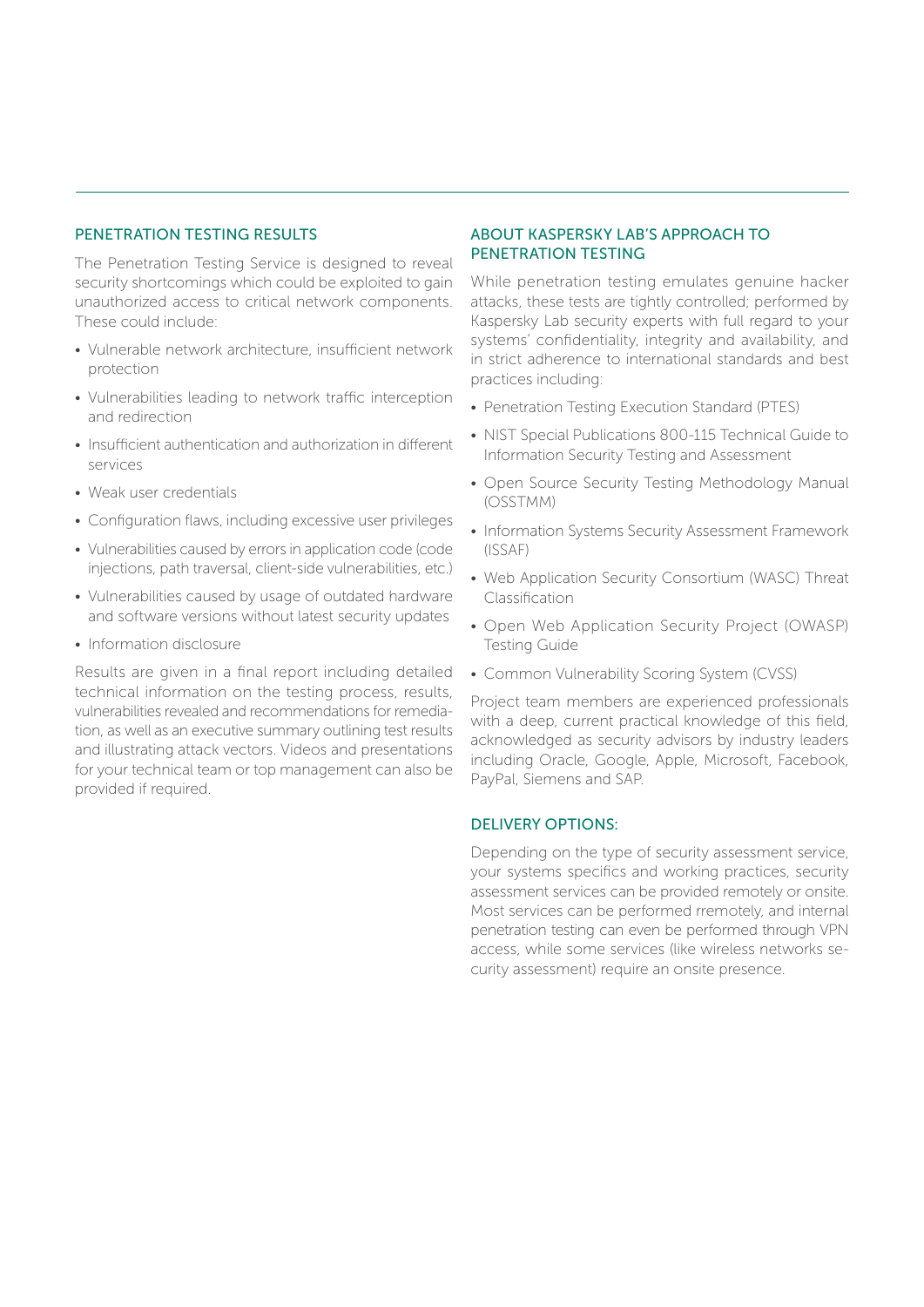### ATM/POS SECURITY ASSESSMENT SERVICES

ATMs and POS devices are no longer vulnerable only to physical attacks like ATM burglary or card skimming. As protection measures applied by banks and ATM/POS vendors evolve, so attacks against these devices also shift up a gear, becoming ever more sophisticated. Hackers are exploiting vulnerabilities in ATM/POS infrastructure architecture and applications, and are creating malware specifically tailored to ATM/POS. ATM/POS Security Assessment services from Kaspersky Lab help you to recognize the security flaws in your ATM/POS devices, and to mitigate the risk of being compromised.

ATM/POS Security Assessment is comprehensive analysis of your ATMs and/or POS devices, designed to identify vulnerabilities that can be used by attackers for activities like unauthorized cash withdrawal, performing unauthorized transactions, obtaining your clients' payment card data, or initiating denial of service. This service will uncover any vulnerabilities in your ATM/POS infrastructure that are exploitable by different forms of attack, outline the possible consequences of exploitation, evaluate the effectiveness of your existing security measures, and help you plan further actions to fix detected flaws and improve your security.

#### SERVICE BENEFITS

ATM/POS Security Assessment by Kaspersky Lab helps vendors and financial organizations to:

- Understand the vulnerabilities in their ATM/POS devices and improve your corresponding security processes
- Avoid the financial, operational and reputational losses that can result from an attack, through proactively detecting and fixing the vulnerabilities which attackers could exploit.
- Comply with government, industry or internal corporate standards, which stipulate the carrying out of security assessments, e.g. PCI DSS (Payment Card Industry Data Security Standard).

#### SERVICE SCOPE

The service includes comprehensive ATM/POS analysis, including fuzzing and attack demonstrations in a test environment. This can be provided on single ATM/POS device or on a network of devices. We recommend you to choose for assessment the type of ATMs/POS device in most common use within your organization, or those that are most critical (which have, for instance, already suffered from incidents) in their typical configurations.

#### KASPERSKY LAB'S APPROACH TO ATM/POS SECURITY ASSESSMENT

During analysis, our experts will not just seek out and identify configuration flaws and vulnerabilities in obsolete software versions, but will deeply analyze the logic behind the processes performed by your ATMs/POS devices, undertaking security research aimed at identifying any new (0-day) vulnerabilities at component level. If we uncover vulnerabilities which could profit an attacker (resulting, for example, in unauthorized cash withdrawal), our experts can provide demonstrations of possible attack scenarios using specially crafted automation tools or devices.

Though an ATM/POS Security Assessment involves emulating the attack behavior of a genuine hacker in order to practically assess the effectiveness of your defenses, it is entirely safe and non-invasive. The service is performed by experienced Kaspersky Lab security experts who will pay particular attention to the confidentiality, integrity and availability of your systems, in strict adherence with international law and best practices. If we discover a new vulnerability in a customer ATM/POS, we are committed to following a responsible disclosure policy, notifying the vendor and providing consultative help to prepare a fix.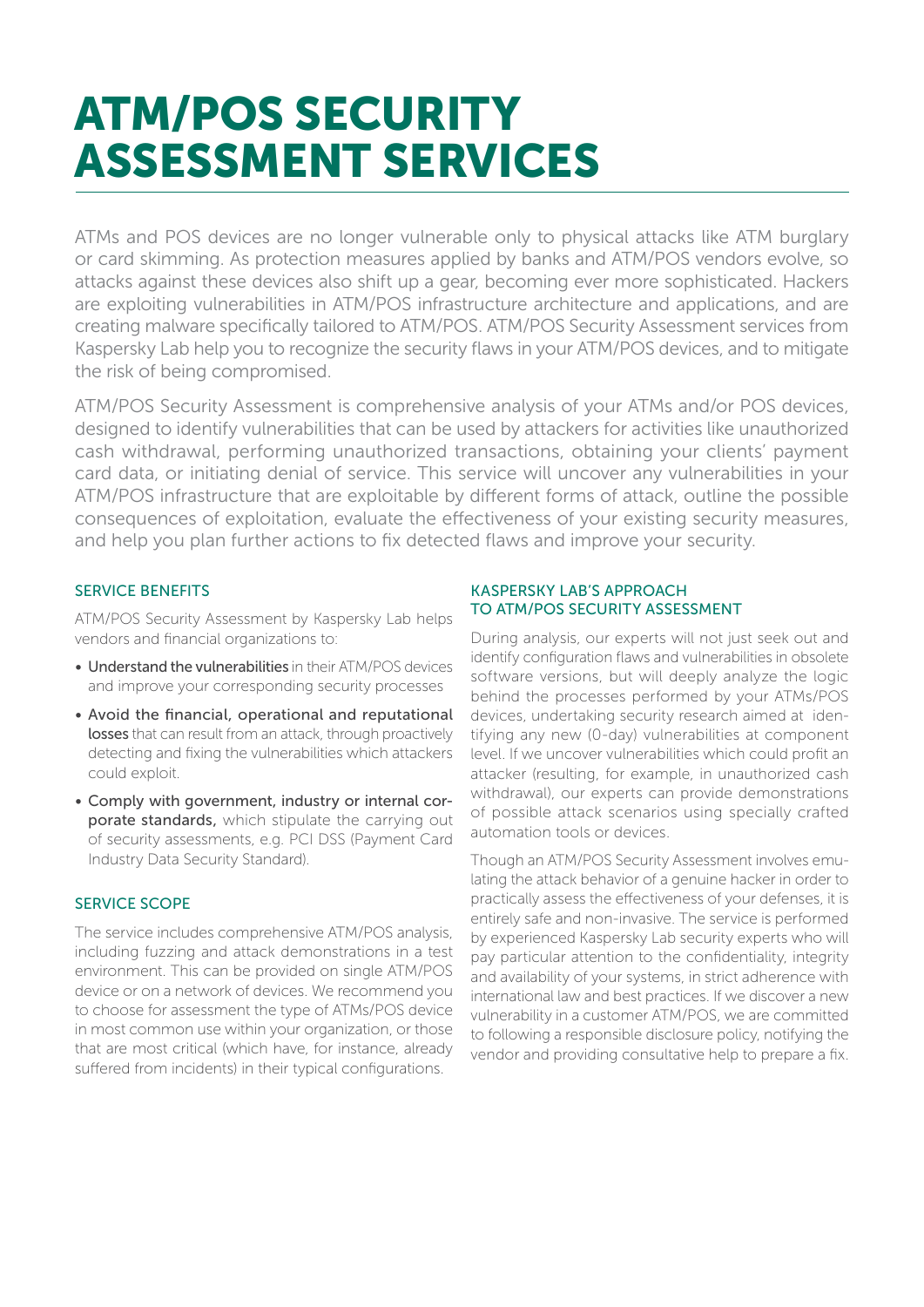### TELECOMMUNICATION NETWORKS SECURITY ASSESSMENT SERVICES

#### SERVICES OVERVIEW

IT infrastructure of a telecommunication company comprises a number of interconnected networks based on various functions and technologies. These typically include a corporate network including management elements, a core radio network (GSM/UMTS/LTE), providing broadband Internet Access to subscribers, dedicated high-speed trunk channels, hosting and cloud services. Each part of this infrastructure is critical to the business, and should be well protected from hacker attacks if financial, operational and reputational risk is to be minimized. Kaspersky Lab's services for telecommunication networks allow you reduce these risks by through recognizing the vulnerabilities in your systems and either removing them or remediating their effects through introducing controls.

Kaspersky Lab offers the following Security Assessment Services for telecommunication networks:

- IT Infrastructure Penetration Testing
- IT Infrastructure Configuration Security Assessment
- Security Assessment for GSM/UMTS/LTE Networks
- Application Security Assessment (for applications providing various services: IP- TV, client self-service portals etc.)
- VoIP Security Assessment
- Telecommunications Equipment Security Assessment

#### SERVICES OUTCOME

As a result of each security assessment, you will receive both technical and high-level views of security flaws in your telecommunication networks, as well as conclusions on the effectiveness of your security controls. These results can be used to enhance the security of the network, and this mitigate the financial, operational and reputational risks associated with information security threats.

The report will contain the following information:

- High-level conclusions on the current security levels of your telecommunication networks
- Descriptions of the service methodology and process.
- Detailed descriptions of detected vulnerabilities, including the severity level, exploitation complexity, possible impact on the vulnerable system, and evidence of the vulnerability existence (where possible).
- Recommendations on vulnerability elimination, including changes in configuration, updates, changing source codes, or implementing compensatory controls where elimination of the vulnerability is impossible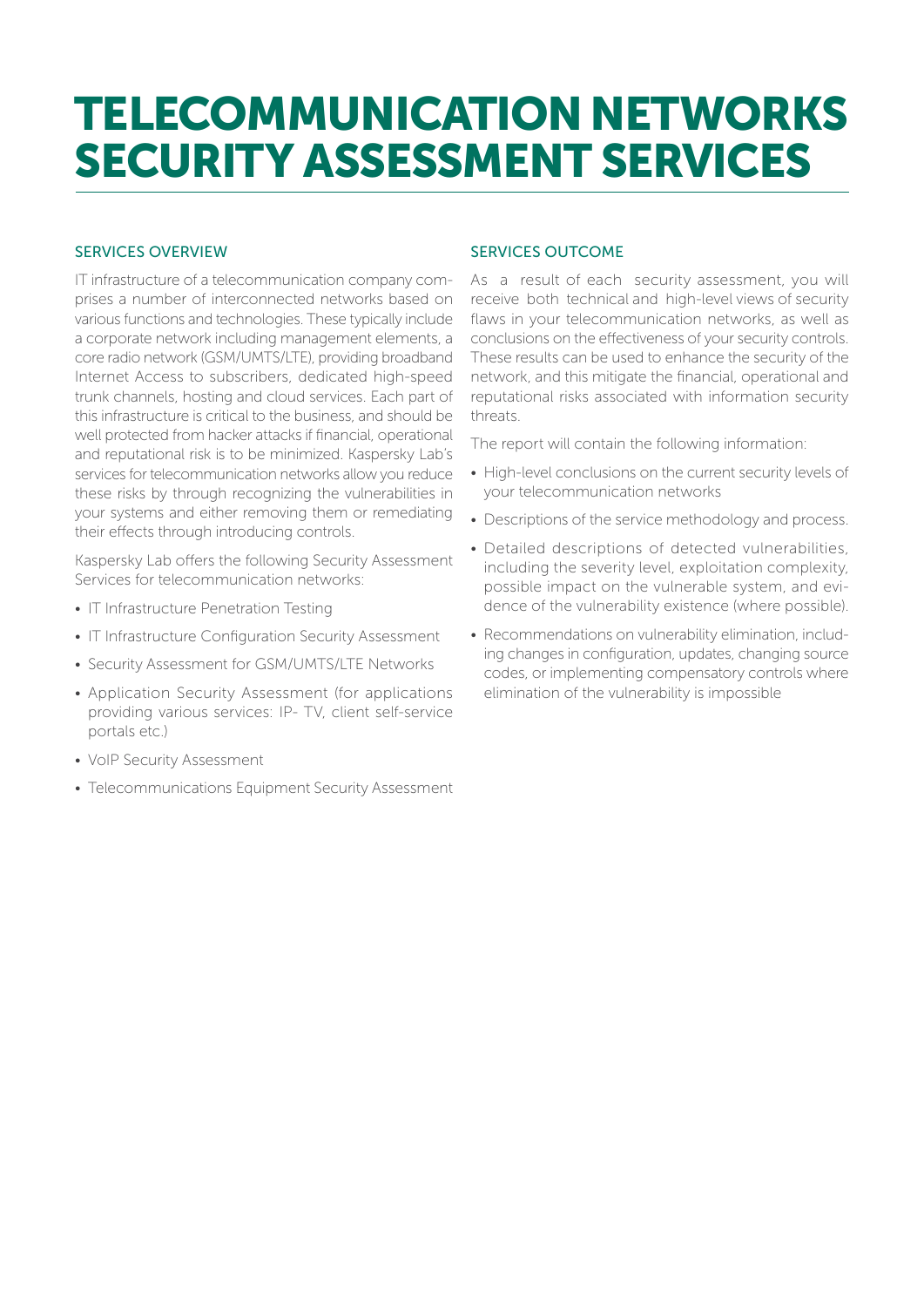#### Incident response

It's becoming increasingly difficult to prevent information security incidents. But while it may not always be possible to halt an attack before it penetrates your security perimeter, it's absolutely in our power to limit the resultant damage and to prevent the attack from spreading.

The overall aim of Incident Response is to reduce the impact of a security breach or an attack on your IT environment. The service covers the entire incident investigation cycle, from the onsite acquisition of evidence to the identification of additional indications of compromise, preparing a remediation plan and completely eliminating the threat to your organization.

We do this by:

- Identifying compromised resources.
- Isolating the threat.
- Preventing the attack from spreading.
- Finding and gathering evidence.
- Analyzing the evidence and reconstructing the incident's chronology and logic.
- Analyzing the malware used in the attack (if any malware is found).
- Uncovering the sources of the attack and other potentially compromised systems (if possible).
- Conducting tool-aided scans of your IT infrastructure to reveal possible signs of compromise.
- Analyzing outgoing connections between your network and external resources to detect anything suspicious (such as possible command and control servers).
- Eliminating the threat.
- Recommending further remedial action you can take.

Depending on whether or not you have your own incident response team, you can ask our experts to execute the complete investigation cycle, to simply identify and isolate compromised machines and prevent dissemination of the threat, or to conduct Malware Analyses or Digital Forensics.

Kaspersky Lab's Incident Response Services are carried out by highly experienced cyber-intrusion detection analysts and investigators. The full weight of our global expertise in Digital Forensics and Malware Analysis can be brought to bear on the resolution of your security incident.

#### MALWARE ANALYSIS

Malware Analysis offers a complete understanding of the behavior and objectives of the specific malware files that are targeting your organization. Kaspersky Lab's experts carry out a thorough analysis of the malware sample you provide, creating a detailed report that includes:

- *• Sample properties*: A short description of the sample and a verdict on its malware classification.
- *• Detailed malware description*: An in-depth analysis of your malware sample's functions, threat behavior and objectives – including IOCs – arming you with the information required to neutralize its activities.
- *• Remediation scenario*: The report will suggest steps to fully secure your organization against this type of threat.

#### DIGITAL FORENSICS

Digital Forensics can include malware analysis as above, if any malware was discovered during the investigation. Kaspersky Lab experts piece together the evidence to understand exactly what's going on, including the use of HDD images, memory dumps and network traces. The result is a detailed elucidation of the incident. You as the customer initiate the process by gathering evidence and providing an outline of the incident. Kaspersky Lab experts analyze the incident symptoms, identify the malware binary (if any) and conduct the malware analysis in order to provide a detailed report including remediation steps.

#### DELIVERY OPTIONS

Kaspersky Lab's Incident Response Services are available:

- By subscription
- In response to a single incident

Both options are based on the amount of time our experts spend resolving the incident – this is negotiated with you prior signing the contract. You can specify the number of working hours you wish us to spend, or follow our experts' recommendations based on the specific incident and your individual requirements.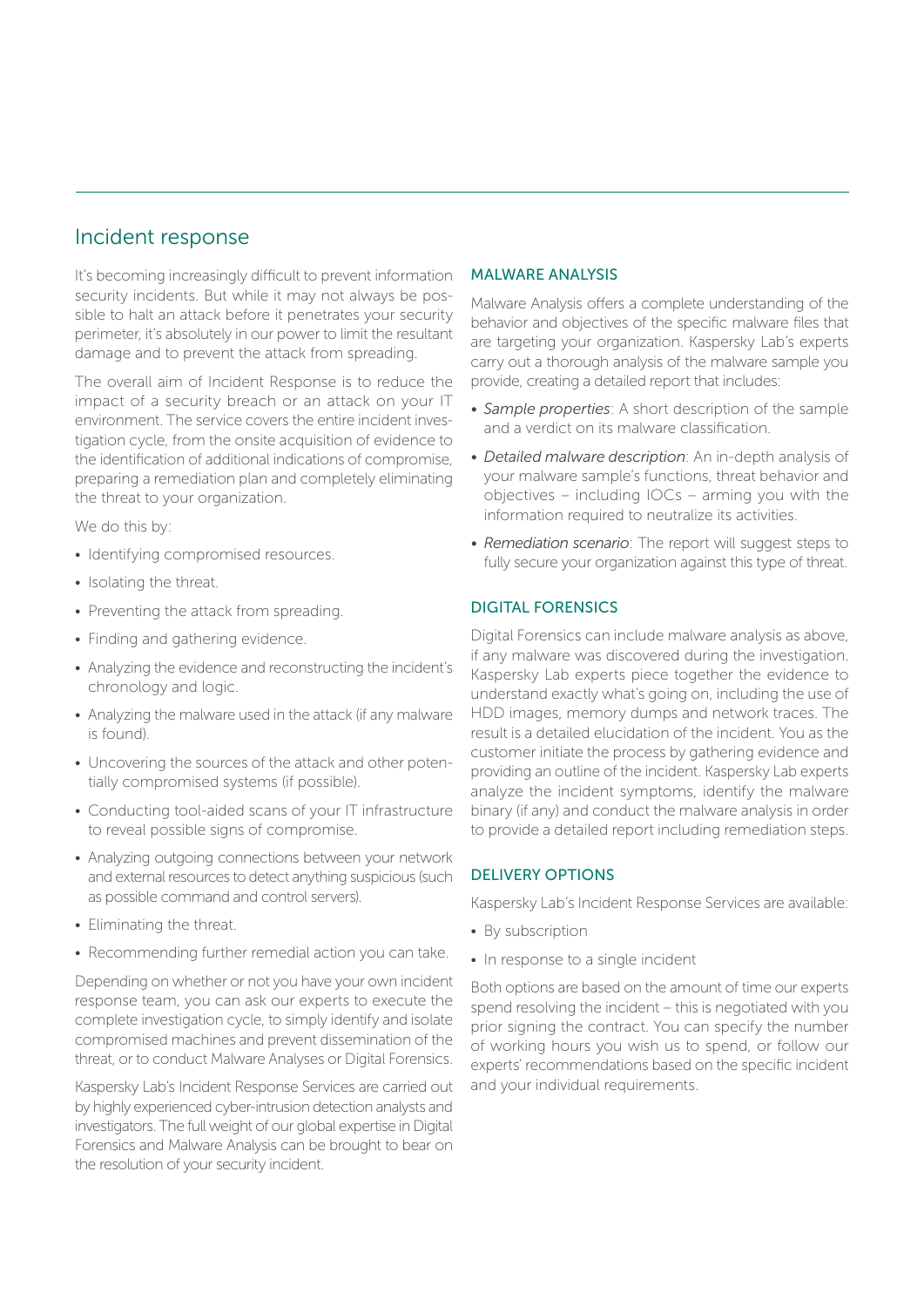### APPLICATION SECURITY ASSESSMENT SERVICES

Whether you develop corporate applications internally, or purchase them from third parties, you'll know that a single coding error can create a vulnerability exposing you to attacks resulting in considerable financial or reputational damage. New vulnerabilities can also be generated during an application's lifecycle, through software updates or insecure component configuration, or can arise through new attack methods.

Kaspersky Lab's Application Security Assessment Services uncover vulnerabilities in applications of any kind, from large cloud-based solutions, ERP systems, online banking and other specific business applications, to embedded and mobile applications on different platforms (iOS, Android and others).

Combining practical knowledge and experience with international best practices, our experts detect security flaws which could expose your organization to threats including:

- Syphoning off confidential data
- Infiltrating and modifying data and systems
- Initiating denial of service attacks
- Undertaking fraudulent activities

Following our recommendations, vulnerabilities revealed in applications can be fixed, and such attacks prevented.

#### SERVICE BENEFITS

Kaspersky Lab Application Security Assessment Services help application owners and developers to:

- Avoid financial, operational and reputational loss, by proactively detecting and fixing the vulnerabilities used in attacks against applications
- Save remediation costs by tracking down vulnerabilities in applications still in development and test, before they reach the user environment where fixing them may involve considerable disruption and expense.
- Support a secure software development lifecycle (S-SDLC) committed to creating and maintaining secure applications.
- Comply with government, industry or internal corporate standards covering application security, such as PCI DSS or HIPAA

#### SERVICE SCOPE AND OPTIONS

Applications assessed can include official web sites and business applications, standard or cloud based, including embedded and mobile applications.

The services are tailored to your needs and application specifics, and may involve:

- Black-box testing emulating an external attacker
- Grey-box testing emulating legitimate users with a range of profiles
- White-box testing analysis with full access to the application, including source codes; this approach is the most effective in terms of revealing numbers of vulnerabilities
- Application firewall effectiveness assessment applications are tested with and without firewall protection enabled, to find vulnerabilities and verify whether potential exploits are blocked